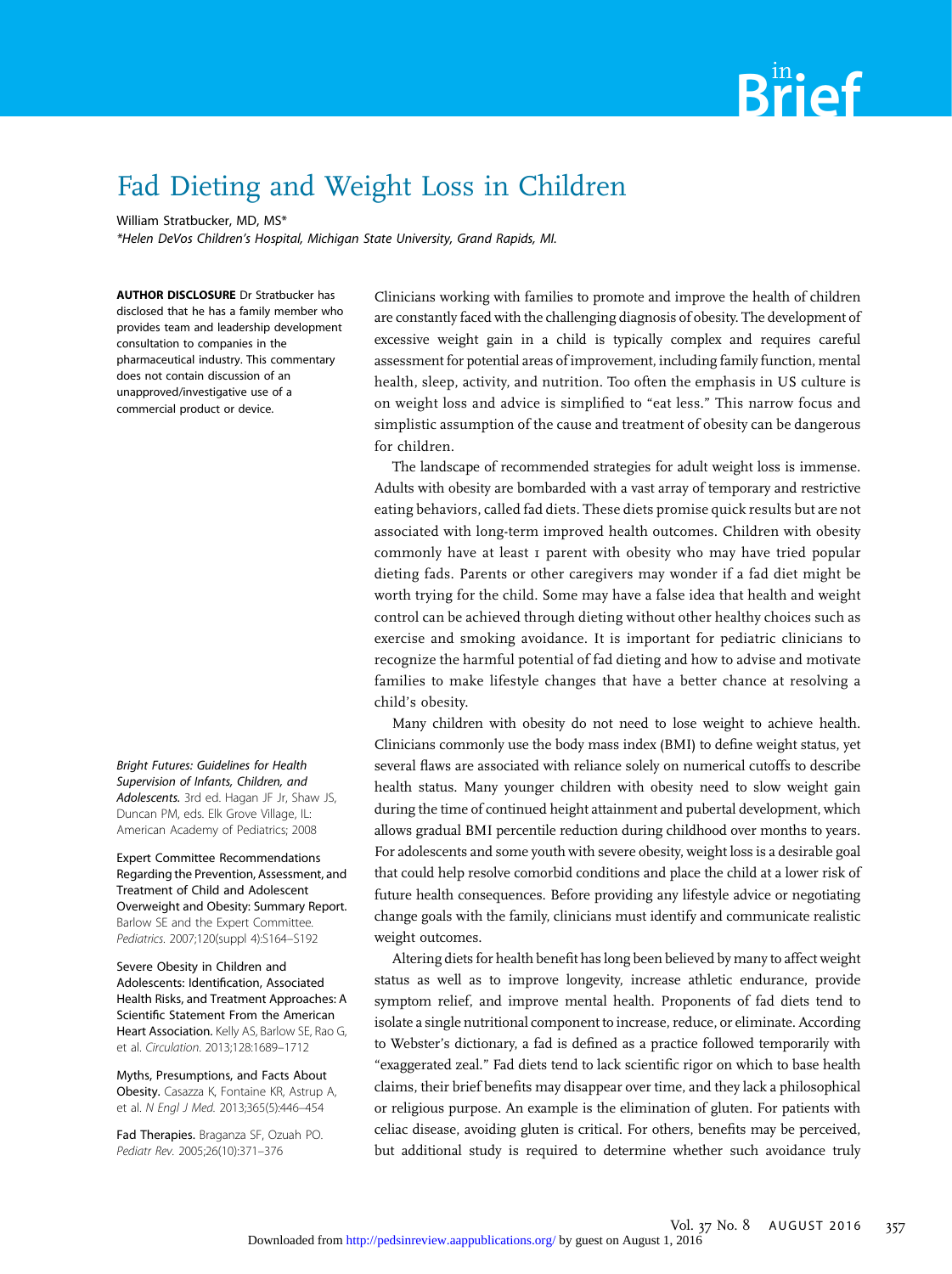improves health or weight status, promotes excess weight gain, or limits desirable health benefits associated with consumption of gluten.

Low-carbohydrate diets have been proposed for weight loss, but this approach in children could promote prolonged ketosis. Accordingly, patients should be treated within a medical program. Children exposed to a high-protein diet to improve fitness and strength as well as reduce weight are considered to be at risk for detrimental consequences to renal function. More recent evidence suggests a lack of long-term benefit in adults following low-fat diets, which are widely accepted nutritional strategies to promote healthy weight and heart function. A childhood diet higher in fat may have a positive effect on hunger, leading to better weight control, but such an approach requires additional research. Another concern is that dieting reduces motivation to achieve a healthier weight following multiple ineffective attempts. Finally, a possible association between fad dieting and the development of eating disorders is a concern for psychology experts.

Researchers have considered worldwide regional diet preferences to try to determine the differential health outcomes of populations. The Mediterranean diet, which involves high consumption of vegetables and oils, has received recent study. Geographic, philosophical, or religious dietary tendencies are not considered fad diets. Some specialized diets, such as vegetarianism, may be practiced for both intended health benefits and other personal beliefs. The extent to which regional dietary habits or intentional elimination diets provide health or weight control benefits should be studied further.

The evidence base surrounding the safe and effective management of childhood obesity is growing. As strategies are implemented and studied, beneficial health outcomes beyond weight loss or reduced BMI percentile must be included. Improved sleep, mental health, and family functioning often must be achieved before weight status can improve. The benefits of regular activity or exercise on health and weight control are hard to debate.

Sometimes, long-held beliefs about what helps people lose weight and what might be harmful become debunked myths after additional research. For example, rapid weight loss, if achieved with healthy changes and not with a fad diet, has been shown to be as safe as slower weight loss.

The effectiveness of a multicomponent and longitudinal lifestyle counseling approach has been shown to improve weight status in children with obesity. Some programs in US centers and communities go beyond lifestyle counseling to offer adolescents experimental diets, medications, meal replacements, and bariatric surgery. Several guidelines share a general consensus that primary care clinicians and childhood obesity treatment clinicians (medical providers, dietitians, exercise specialists, social workers, psychologists, and others) must consider the complex nature of the disease. Nutrition advice and change goals should focus not on fad dietary changes but on broader concepts. Evidence informs much of the advice to improve the quality of the food, with inclusion of more vegetables, fruits, and complex grains. Clinicians typically address needed reductions in portion size, elimination of sugary drinks, and increased frequency of family meals at home. The timing of meals is important to consider for families needing to plan and prepare in advance to accommodate busy work and school schedules. Eliminating habits of postdinner snacking and adding daily breakfast are important for some.

Research shows that improving the weight status of a child should involve the entire family. Avoiding stigmatizing, focusing on people first language (child with obesity vs obese child), and encouraging motivational communication are recommended. Using the term "diet" is challenging when talking with parents and children because it is so commonly associated with unsuccessful adult weight loss attempts. Instead, consider using the word "nutrition." If "diet" is used during assessment or counseling, it should be considered a synonym for the word "nutrition" and refer to the family's general food and drink choices. The quantity and quality of calories needed to promote appropriate growth and good health varies among children and is influenced by genetic factors, chronic illness, and energy expenditure. Children with obesity are developing into adults, and families need help to address and resolve this complex diagnosis.

COMMENT: Dr Stratbucker presents a very thoughtful and comprehensive approach to addressing issues of overweight and obesity in children and the need to avoid fad diets. His In Brief reminded me that many parents and relatives may extrapolate their own experiences to the children in their families. Concerns about the potential consequence of disordered eating after weight loss are critical to consider. In the past few months at our medical center we have had several cases of adolescents with obesity who have been successful in losing weight and are now struggling with disordered eating. I am more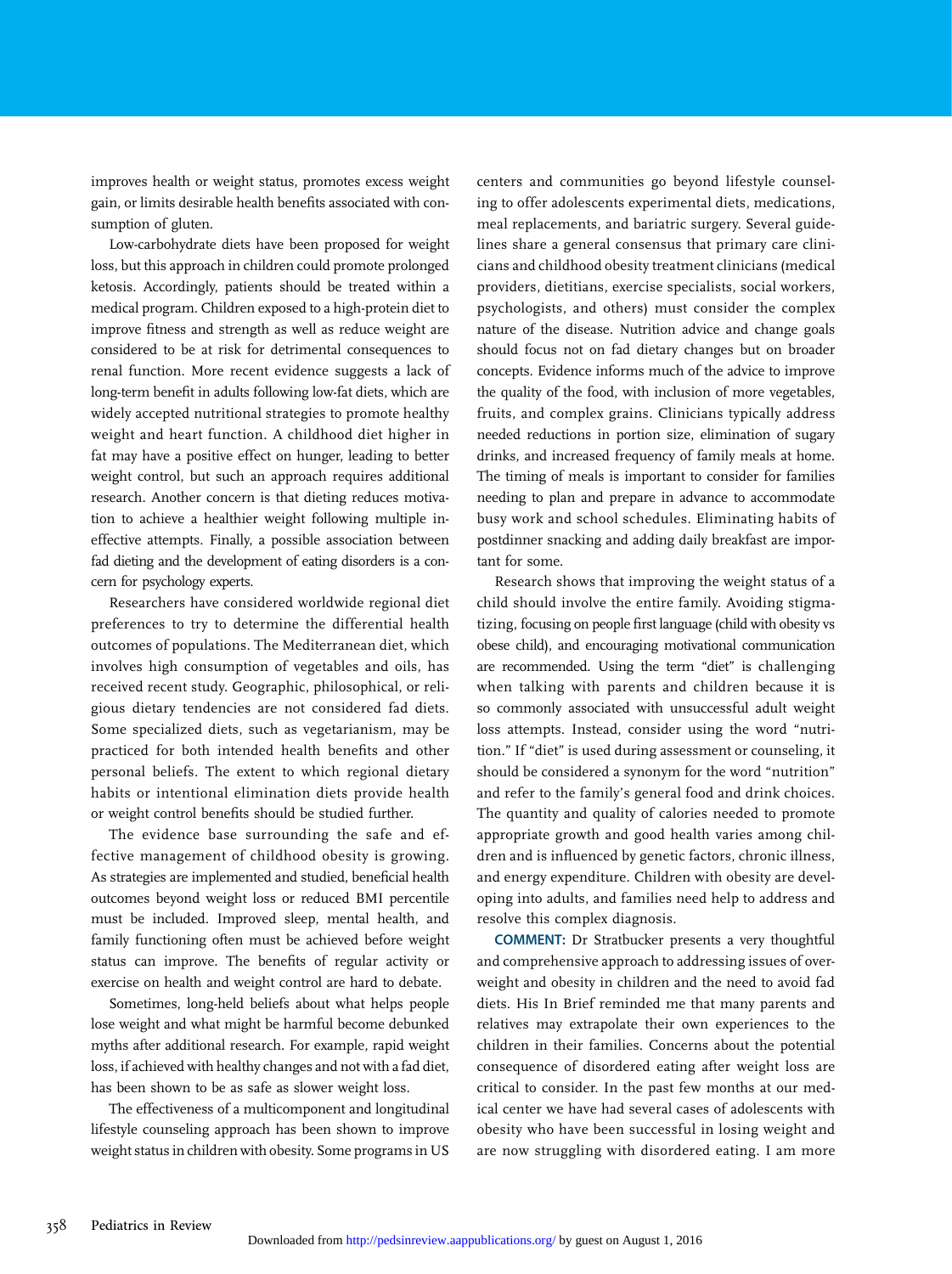careful now when encountering patients with successful weight loss to not applaud too loudly and to compliment them on other components of their health. What a complex concept! This In Brief also reinforces the important partnership between primary care clinicians and specialists

in this discipline to assist patients and their families to be successful.

> – Janet Serwint, MD Associate Editor, In Brief

ANSWER KEY FOR AUGUST 2016 PEDIATRICS IN REVIEW:

Update on Diarrhea: 1. A; 2. D; 3. A; 4. C; 5. D.

Eating Disorders: 1. A; 2. D; 3. B; 4. E; 5. C.

Inflammatory Bowel Disease: 1. A; 2. D; 3. B; 4. A; 5. C.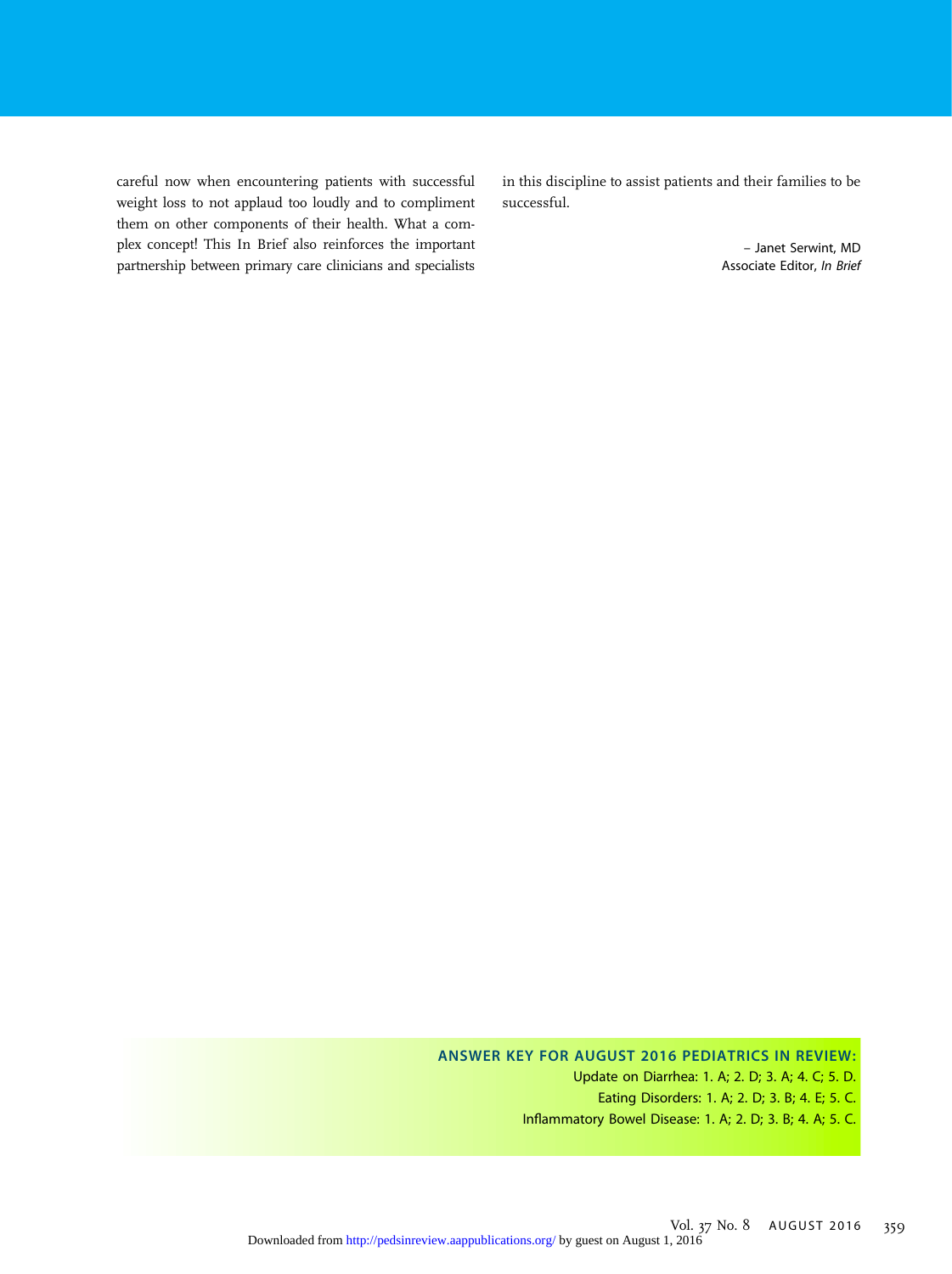## DOI: 10.1542/pir.2016-0009 *Pediatrics in Review* 2016;37;357 William Stratbucker **Fad Dieting and Weight Loss in Children**

| Updated Information $\&$<br><b>Services</b> | including high resolution figures, can be found at:<br>http://pedsinreview.aappublications.org/content/37/8/357                                                                                        |
|---------------------------------------------|--------------------------------------------------------------------------------------------------------------------------------------------------------------------------------------------------------|
| <b>References</b>                           | This article cites 4 articles, 3 of which you can access for free at:<br>http://pedsinreview.aappublications.org/content/37/8/357#BIBL                                                                 |
| <b>Subspecialty Collections</b>             | This article, along with others on similar topics, appears in the<br>following collection(s):<br><b>Nutrition</b><br>http://classic.pedsinreview.aappublications.org/cgi/collection/nutritio<br>n sub  |
| Permissions & Licensing                     | Information about reproducing this article in parts (figures, tables) or<br>in its entirety can be found online at:<br>http://classic.pedsinreview.aappublications.org/site/misc/Permissions<br>.xhtml |
| <b>Reprints</b>                             | Information about ordering reprints can be found online:<br>http://classic.pedsinreview.aappublications.org/site/misc/reprints.xht<br>ml                                                               |



Downloaded from<http://pedsinreview.aappublications.org/>by guest on August 1, 2016